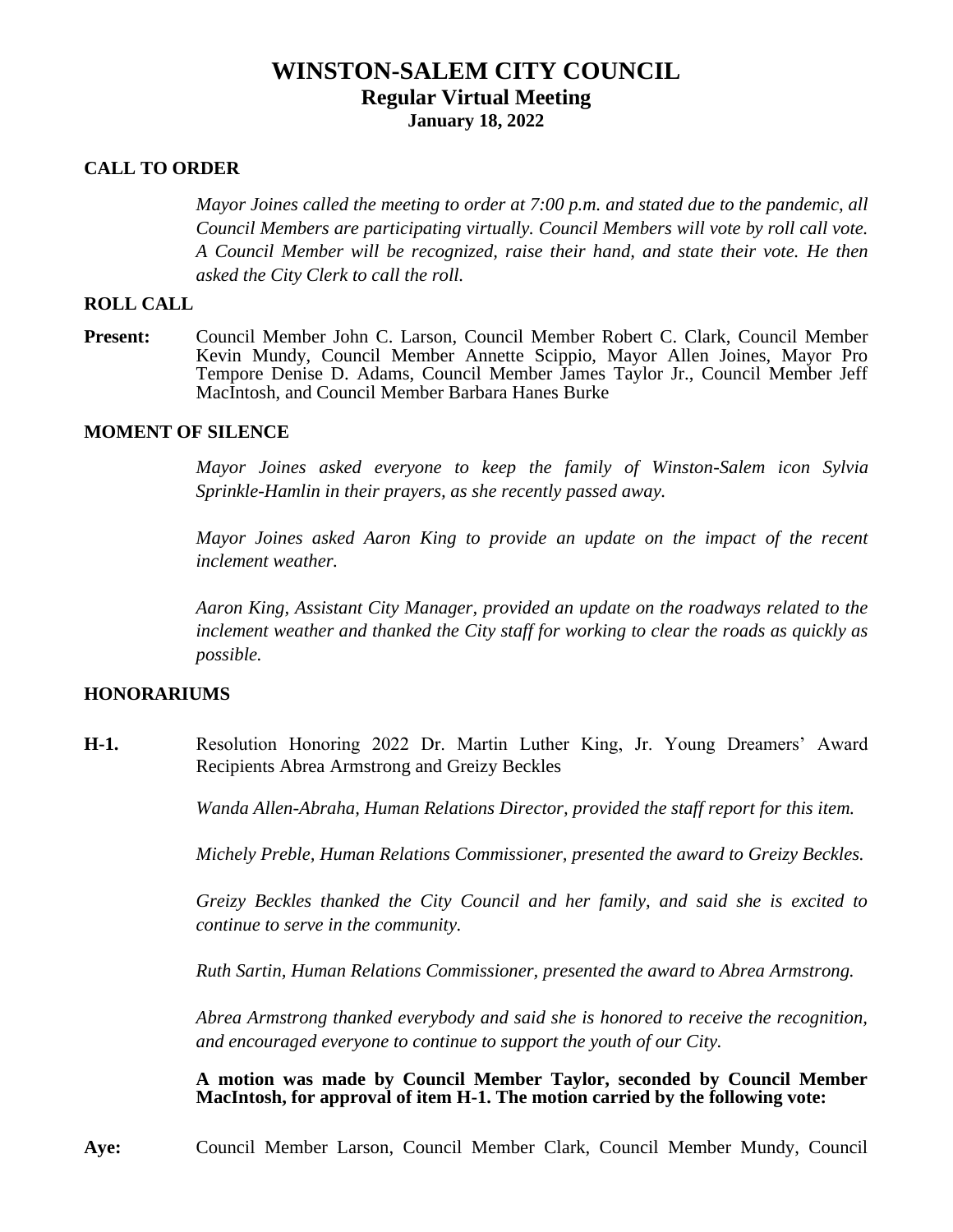Member Scippio, Mayor Pro Tempore Adams, Council Member Taylor, Council Member MacIntosh, and Council Member Burke

# **CONSENT AGENDA**

**Items on the Consent Agenda have been unanimously recommended by a Committee of the City Council or are submitted in accordance with established procedure. There will be no discussion of the items unless a Council Member so request, in which event the item will be removed from the Consent Agenda and considered individually. Items not removed from the Consent Agenda will be enacted with one motion.**

> *Mayor Joines stated the City Council would first consider the Consent Agenda, and asked if there were any items that needed to be removed for discussion. No items were removed.*

> **A motion was made by Mayor Pro Tempore Adams, seconded by Council Member Clark, for approval of the Consent Agenda. The motion carried by the following vote:**

- **Aye:** Council Member Larson, Council Member Clark, Council Member Mundy, Council Member Scippio, Mayor Pro Tempore Adams, Council Member Taylor, Council Member MacIntosh, and Council Member Burke
- **C-1.** Consideration of Items Related to the Fiscal Year 2021-2022 Budget Ordinances: (Recommended by Finance Committee)

Ordinance Amending the Annual Appropriation and Tax Levy Ordinance for the City of Winston-Salem, North Carolina for the Fiscal Year 2021-2022.

Ordinance Amending the Project Budget Ordinance for the City of Winston-Salem, North Carolina for the Fiscal Year 2021-2022.

# **Approved by the Consent Vote.**

**C-2.** Ordinance Amending the Project Budget Ordinance for the City of Winston-Salem, North Carolina for the Fiscal Year 2021-2022 – Federal Housing Funds. (Recommended by Finance Committee)

- **C-3.** Resolution Authorizing the Acceptance of Property at Long Creek Park from The Conservation Fund, the Granting of a Conservation Easement to the Piedmont Land Conservancy, and a Reimbursement to the Conservation Fund for Proceeds Obtained from the Department of Natural and Cultural Resources Clean Water Management Trust Fund. (North Ward) (Recommended by Finance Committee) **Approved by the Consent Vote.**
- **C-4.** Resolution Authorizing the Release of Sale Restrictions on a Lot Sold to Old Salem, Inc., and Requesting Consideration that the Proceeds of the Future Sale Shall be Designated for a Specific Public Purpose. (South Ward) (Recommended by Finance Committee)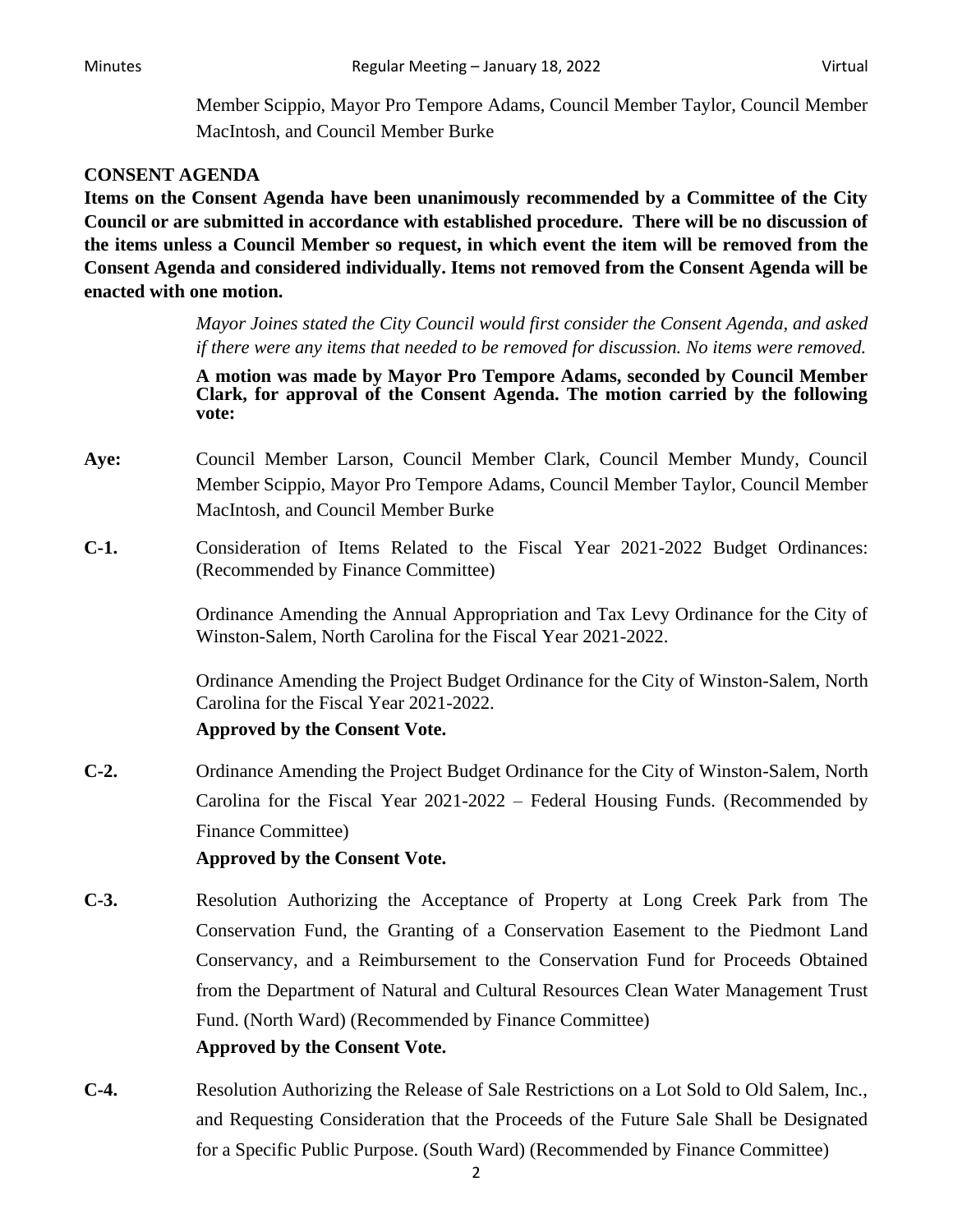#### **Approved by the Consent Vote.**

**C-5.** Resolution Authorizing the Sale of a City-Owned Vacant Lot on Bethania Station Road Under the Upset Bid Procedure (N.C.G.S. 160A-269). (North Ward) (Recommended by Finance Committee)

### **Approved by the Consent Vote.**

**C-6.** Consideration of Items Relating to the Old Salisbury Road Failure Repair Project: (South Ward) (Recommended by Finance and Public Works Committees)

> Resolution Awarding a Contract to KCI Associates of NC for the Design and Permitting of the Old Salisbury Road Failure Repair Project - \$451,000.

> Ordinance Amending the Annual Appropriation and Tax Levy Ordinance for the City of Winston-Salem, North Carolina for the Fiscal Year 2021-2022.

> Ordinance Amending the Project Budget Ordinance for the City of Winston-Salem, North Carolina for the Fiscal Year 2021-2022.

### **Approved by the Consent Vote.**

**C-7.** Consideration of Items Relating to Quarry Park, Phase 2 Improvements: (Recommended by Finance Committee)

> Resolution Authorizing a Change Order to BAR Construction Company, Inc. in the Amount of \$766,000 for the Construction of Quarry Park, Phase 2 Improvements. (Southeast Ward)

> Ordinance Amending the Project Budget Ordinance for the City of Winston-Salem, North Carolina for the Fiscal Year 2021-2022.

### **Approved by the Consent Vote.**

**C-8.** Resolution Awarding Contract for Turnkey Solution Services at Winston-Salem Police Department Real Time Crime Center - Constant Technologies, Inc. - \$543,722.63. (Recommended by Finance Committee)

- **C-9.** Resolution Authorizing a Change Order to Central Builders, Inc. of Mebane in the Amount of \$448,774 for the Construction of Washington Park Renovations, Phase 1. (South Ward) (Recommended by Finance Committee) **Approved by the Consent Vote.**
- **C-10.** Resolution Authorizing Permission To Apply For A Thirteenth Year Of Grant Funding From The North Carolina Governor's Highway Safety Program To Support Continued Operation Of The Forsyth County Driving While Intoxicated (DWI) Task Force.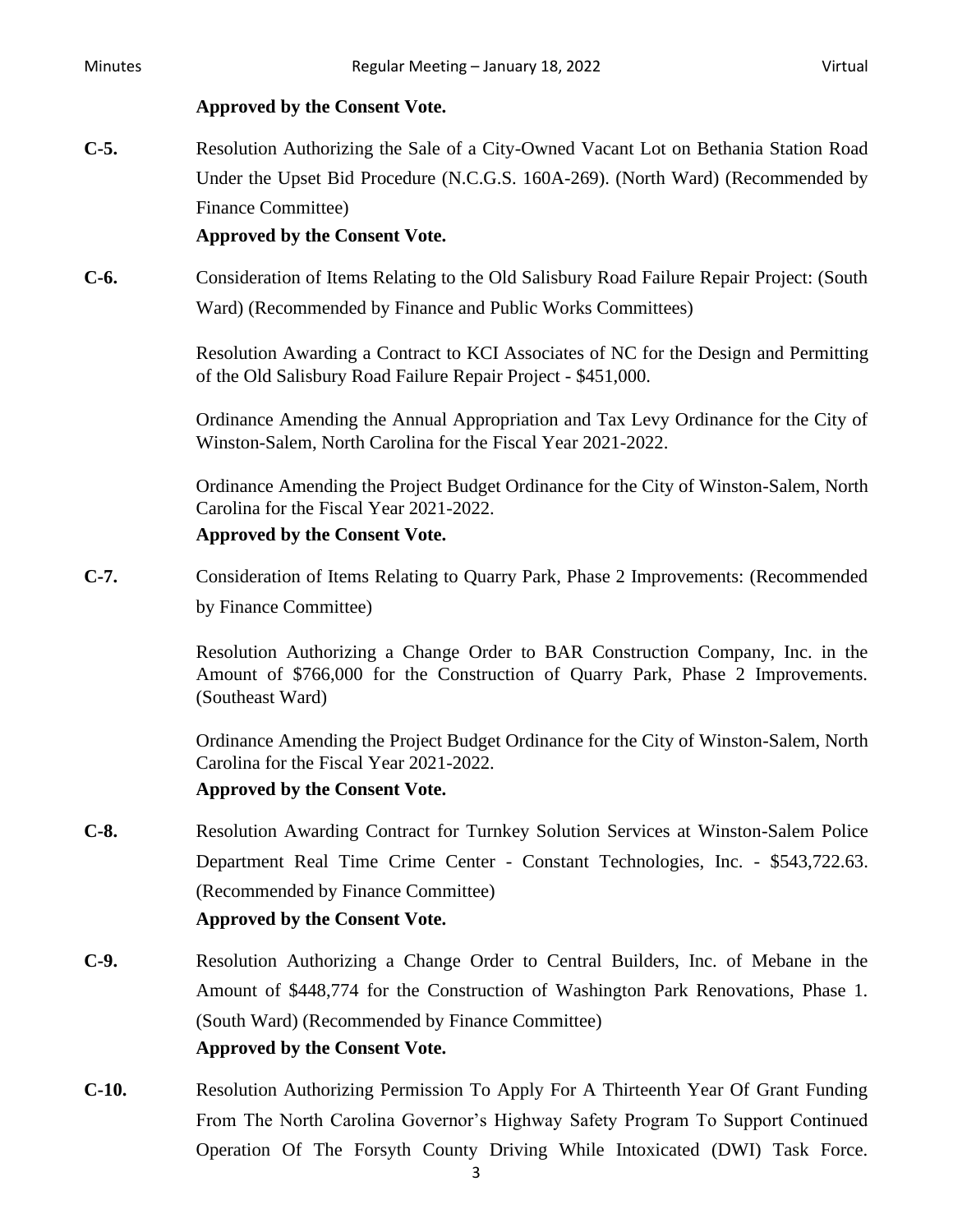(Recommended by Finance and Public Safety Committees)

### **Approved by the Consent Vote.**

**C-11.** Consideration of Items Relating to the Belview Community Center Renovation: (Southeast Ward) (Recommended by Finance Committee)

> Resolution Awarding Construction Contract for Belview Community Center Renovation - Holden Building Company, Inc. - \$4,400,000.

> Ordinance Amending the Project Budget Ordinance for the City of Winston-Salem, North Carolina for the Fiscal Year 2021-2022.

### **Approved by the Consent Vote.**

**C-12.** Consideration of Items Relating to Recycling Services: (Recommended by Finance Committee)

> Resolution Authorizing Approval To Enter Into A Contract With Waste Management of Carolinas, Inc. For Recycling Services - Waste Management of Carolinas, Inc.- \$3,670,000.

> Ordinance Amending the Annual Appropriation and Tax Levy Ordinance for the City of Winston-Salem, North Carolina for the Fiscal Year 2021-2022.

### **Approved by the Consent Vote.**

**C-13.** Ordinance Amending Section 42-122(f) of the City Code Relating to 25 Miles Per Hour Speed Limits - Longview Drive. (Southeast Ward) (Recommended by Public Safety Committee)

- **C-14.** Ordinance Amending Section 42-97 of the City Code Relating to Weight Limitations on Thru Traffic on Certain City Streets - Tracy Street. (Northeast Ward) (Recommended by Public Safety Committee) **Approved by the Consent Vote.**
- **C-15.** Ordinance Amending Section 42-168 of the City Code Relating to Curb Loading Zones 633 North Liberty Street. (East Ward) (Recommended by Public Safety Committee) **Approved by the Consent Vote.**
- **C-16.** Resolution Authorizing a 10-Month Extension for the Driver Restoration Initiative and Vocational Expansion (DRIVE) Program in Forsyth County, North Carolina. (Recommended by Public Safety Committee) **Approved by the Consent Vote.**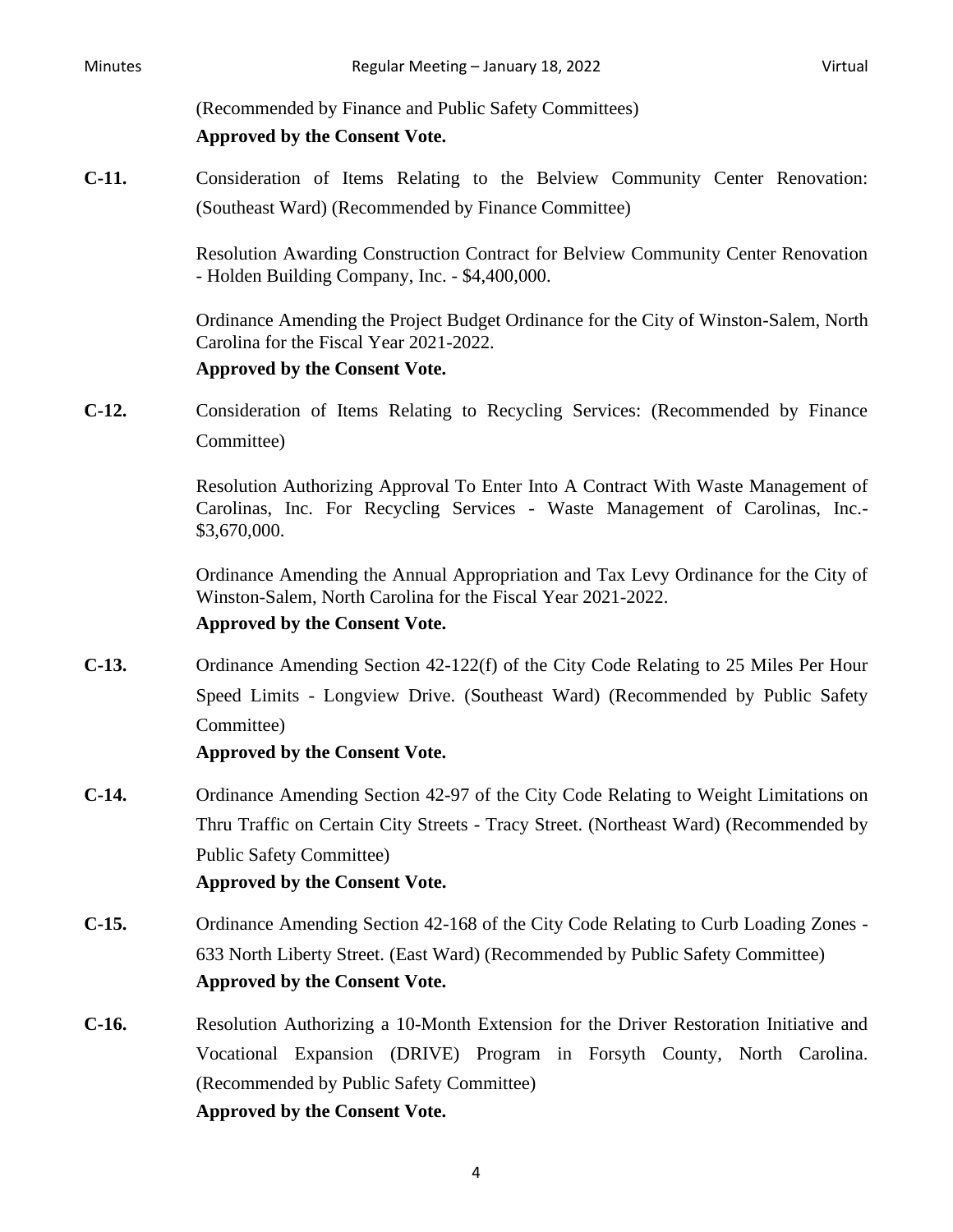**C-17.** Resolution Approving the 2021 City of Winston-Salem's Records Retention and Disposition Schedule. (Recommended by Community Development/Housing/General Government Committee)

**Approved by the Consent Vote.**

- **C-18.** Ordinance Amending Chapter 2. Article IV. Section 2-213(b) and (c) Regarding Residency Restrictions of the City of Winston-Salem Code of Ordinances. (Recommended by Community Development/Housing/General Government Committee) **Approved by the Consent Vote.**
- **C-19.** Resolution Revising The City Of Winston-Salem COVID-19 Vaccination Policy. (Recommended by Community Development/Housing/General Government Committee) **Approved by the Consent Vote.**
- **C-20.** Resolution Amending Article II of the City of Winston-Salem Personnel Resolution to Add and Delete Certain Position Classifications, Adjust the Pay Grades for Select Positions, and Provide Minimum Pay Adjustments for Pay Grade Changes. (Recommended by Community Development/Housing/General Government Committee) **Approved by the Consent Vote.**
- **C-21.** Resolution Approving the West End Boulevard Traffic Calming Plan for Funding and Construction - \$87,450. (Northwest Ward) (Recommended by Public Works Committee) **Approved by the Consent Vote.**
- **C-22.** Resolution Approving a Master Encroachment Agreement with Crown Castle Fiber LLC for Small Cell Wireless Facilities. (Recommended by Public Works Committee) **Approved by the Consent Vote.**
- **C-23.** Resolution Authorizing The Conveyance Of A 20-Foot No-Build Easement To Mayfair At Liberty Holdings, LLC. (Northwest Ward) (Recommended by Public Works Committee)

- **C-24.** Resolution Fixing Date for Public Hearing on a Petition for the Voluntary Annexation of Approximately 33.856 Acres Located on the Western Side of Old Belews Creek Road Known as Frazier Ridge (Northeast Ward) – Petition of LeoTerra Frazier, LLC. Public Hearing: February 7, 2022. (Recommended by Public Works Committee) **Approved by the Consent Vote.**
- **C-25.** Second Reading on Ordinances Renewing the Certificates of Public Convenience and Necessity for Three Taxicab Companies, Four Limousine Companies and One Trolley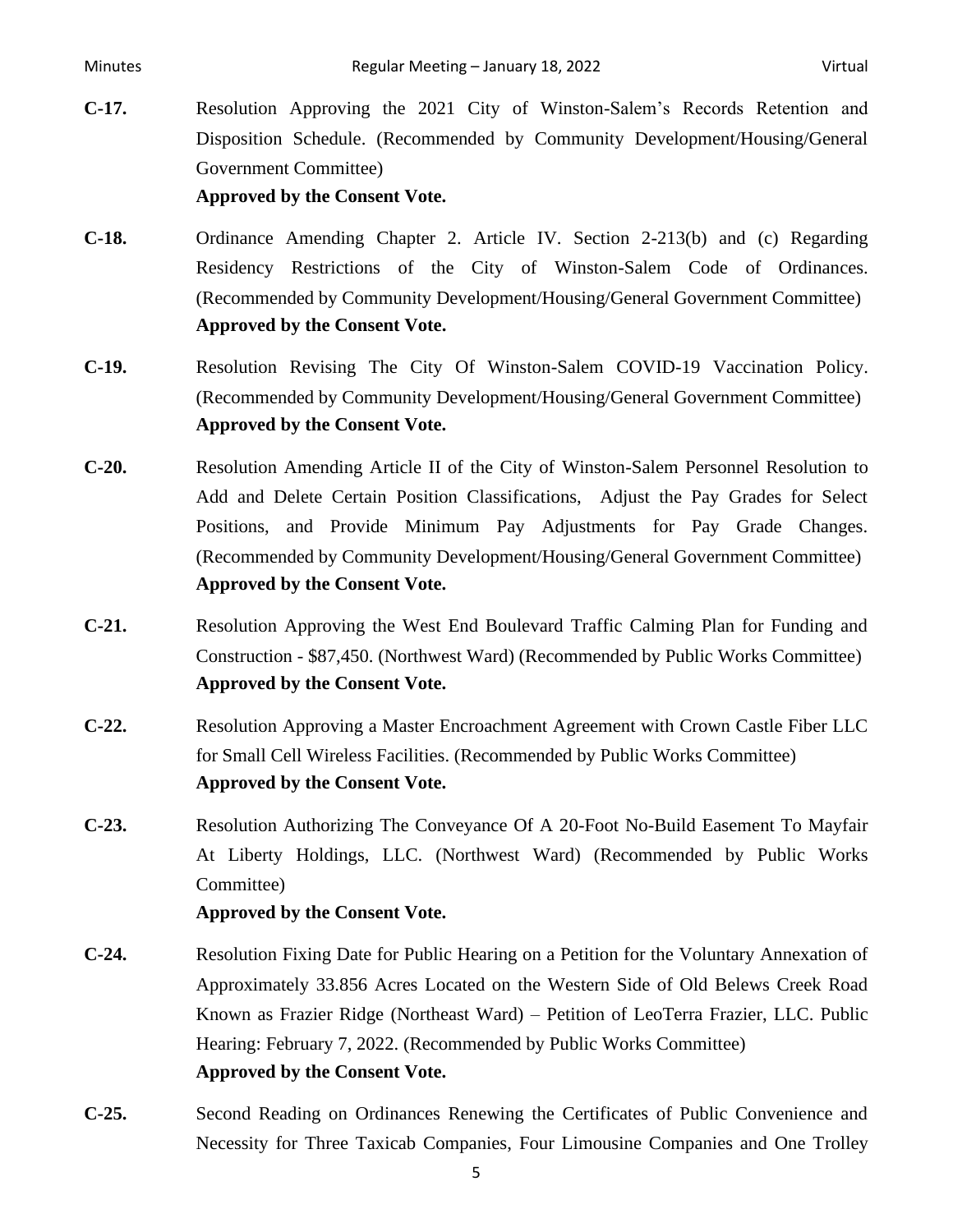Pub Company in the City of Winston-Salem: (Recommended by Public Safety Committee)

Ordinance Renewing The Certificate Of Public Convenience And Necessity Of Express Cab Company For The Operation Of Two Taxicabs In The City Of Winston-Salem.

Ordinance Renewing The Certificate Of Public Convenience And Necessity Of Reyes Taxi For The Operation Of Two Taxicabs In The City Of Winston-Salem.

Ordinance Renewing The Certificate Of Public Convenience And Necessity Of Safe Ride Transportation For The Operation Of Eight Taxicabs In The City Of Winston-Salem.

Ordinance Renewing The Certificate Of Public Convenience And Necessity Of Safe Ride Transportation For The Operation Of Eight Taxicabs In The City Of Winston-Salem.

Ordinance Renewing The Certificate Of Public Convenience And Necessity Of Classic Transportation For The Operation Of Fifty Limousines In The City Of Winston-Salem.

Ordinance Renewing The Certificate Of Public Convenience And Necessity Of H & M Enterprises, LTD For The Operation Of Ten Limousines In The City Of Winston-Salem.

Ordinance Renewing The Certificate Of Public Convenience And Necessity Of Salem Community Transportation System Inc. For The Operation Of Three Limousines In The City Of Winston-Salem.

Ordinance Renewing The Certificate Of Public Convenience And Necessity Of Hooks & Ladder Entertainment, LLC For The Operation Of One Trolley Pub In The City Of Winston-Salem.

- **C-26.** Second Reading on Ordinance Renewing The Certificate Of Public Convenience And Necessity Of Green Cab (Formerly City Cab) For The Operation Of Five Taxicabs In The City Of Winston-Salem. (Recommended by Public Safety Committee) **Approved by the Consent Vote.**
- **C-27.** Second Reading on Ordinance Authorizing the Issuance of a Certificate of Public Convenience and Necessity to Prime Time Transportation for the Operation of One Limousine in the City of Winston-Salem. (Recommended by Public Safety Committee) **Approved by the Consent Vote.**
- **C-28.** Second Reading on Ordinance Authoring the Issuance for a Certificate of Public Convenience and Necessity to Real Connection, LLC D.B.A. Real Connections First, LLC for the Operation of Two Limousines in the City of Winston-Salem. (Recommended by Public Safety Committee)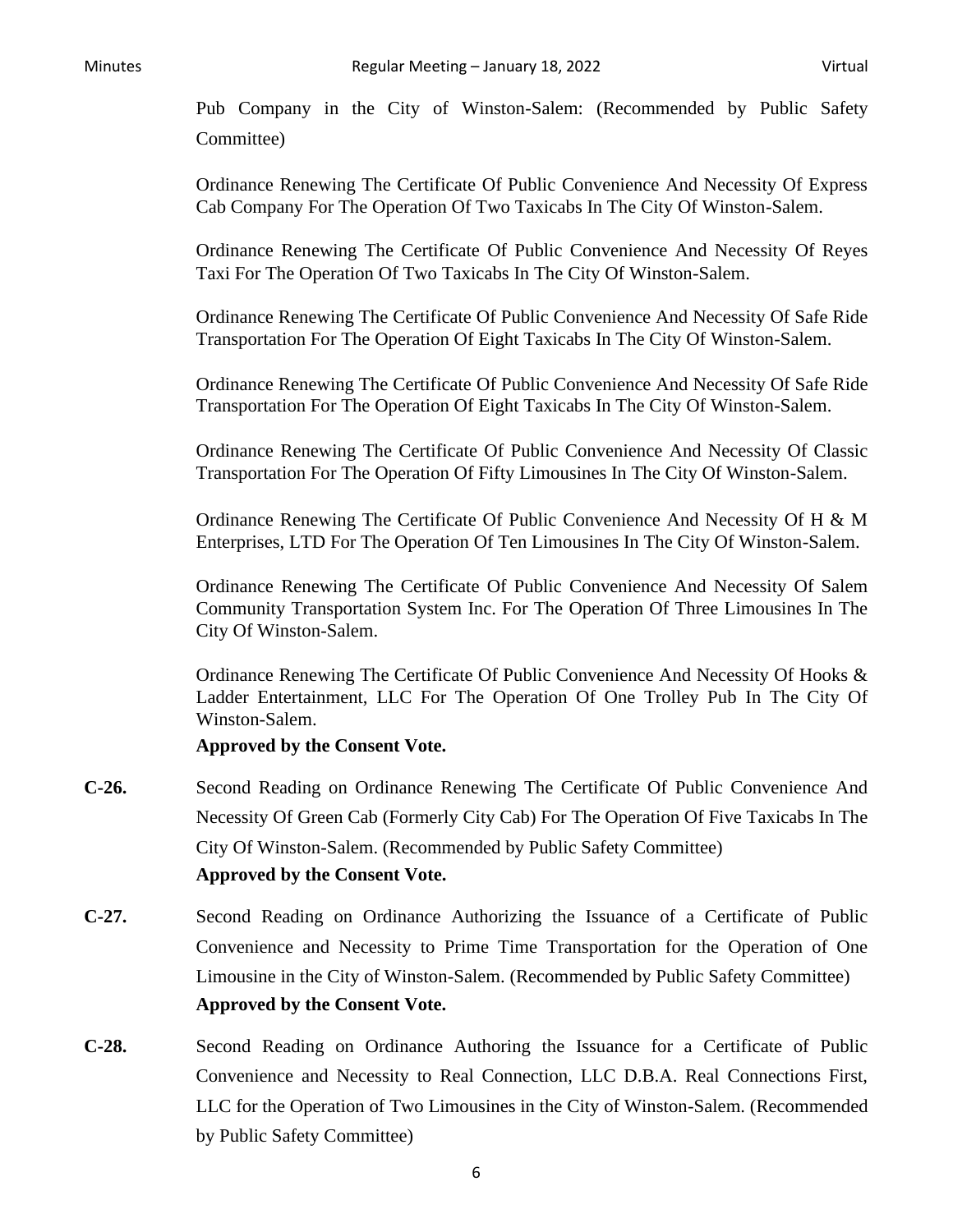#### **Approved by the Consent Vote.**

- **C-29.** Second Reading on Ordinance Authorizing the Issuance of a Certificate of Public Convenience and Necessity to Top-Notch Movement for the Operation of Four Limousines in the City of Winston-Salem. (Recommended by Public Safety Committee) **Approved by the Consent Vote.**
- **C-30.** Approval of Summary of Minutes.

**Approved by the Consent Vote.**

### **GENERAL AGENDA**

**G-1.** Public Hearing and Resolution Confirming Assessment Roll for Demolition of Housing Unfit for Human Habitation. (Recommended by Finance Committee)

> *Mayor Joines opened the Public Hearing and asked if there were anyone that wished to speak or against this item. Seeing none, he closed the Public Hearing.*

### **A motion was made by Council Member Clark, seconded by Council Member Scippio, for approval of item G-1. The motion carried by the following vote:**

- **Aye:** Council Member Larson, Council Member Clark, Council Member Mundy, Council Member Scippio, Mayor Pro Tempore Adams, Council Member Taylor, Council Member MacIntosh, and Council Member Burke
- **G-2.** Mayor Joines' Recommendation for Appointment to the Tourism Development Authority:

Hotel-Motel 100 Rooms or More Category: Jim H. Bennett - Term Expiring October 2024

### **A motion was made by Council Member MacIntosh, seconded by Council Member Mundy, for approval of item G-2. The motion carried by the following vote:**

- **Aye:** Council Member Larson, Council Member Clark, Council Member Mundy, Council Member Scippio, Mayor Pro Tempore Adams, Council Member Taylor, Council Member MacIntosh, and Council Member Burke
- **G-3.** Mayor Joines' Recommendations for Appointment to the Bicycle/Pedestrian/Active Mobility Advisory Committee:

Amy G. Easter - Term Expiring August 2023 Kimberly M. Wilson - Term Expiring August 2023

**A motion was made by Council Member MacIntosh, seconded by Mayor Pro Tempore Adams, for approval of item G-3. The motion carried by the following vote:**